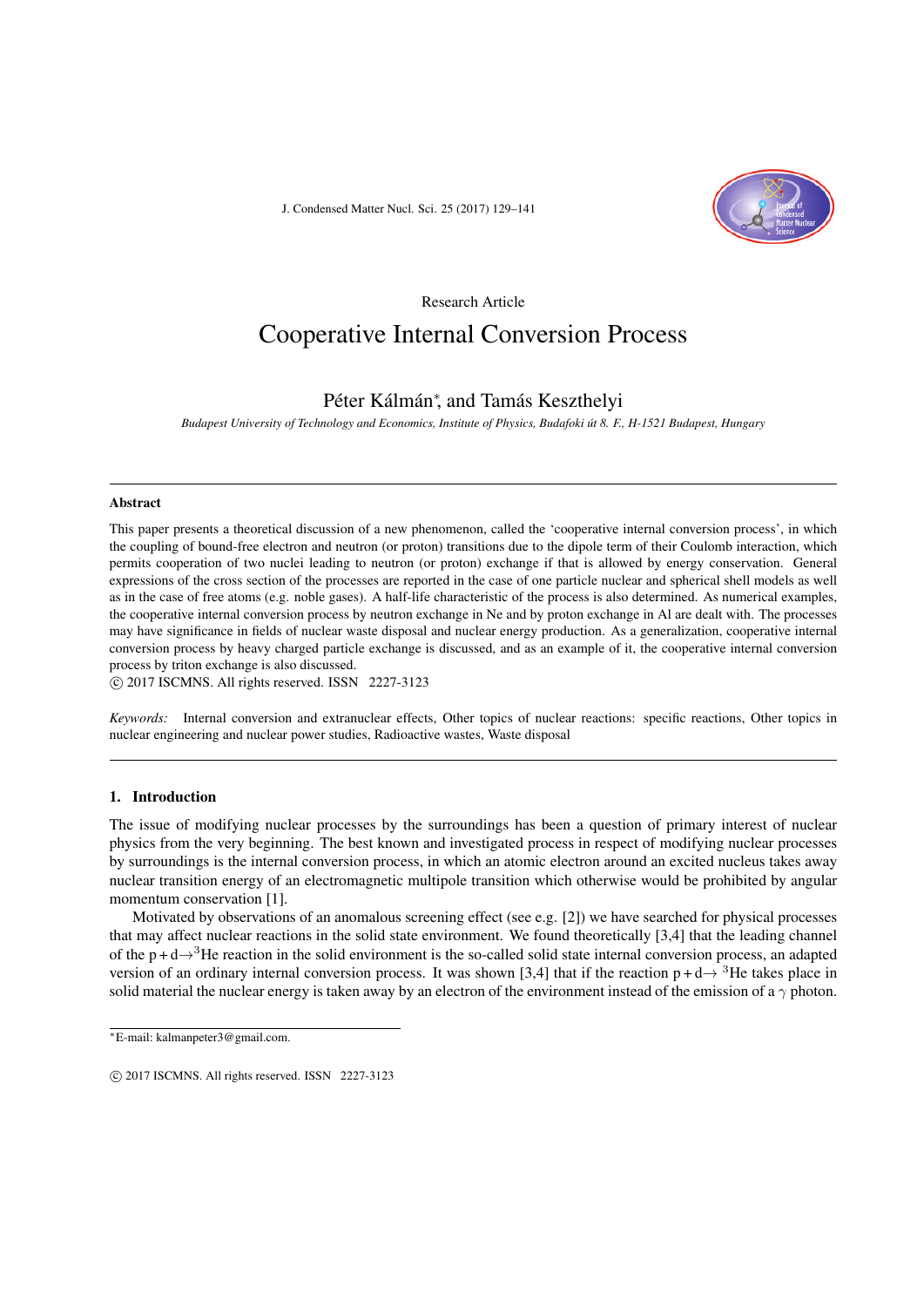In the usual internal conversion process only one nucleus is involved. However, very many pairs of nuclei can be found which may go to a state of lower energy if they could cooperate exchanging e.g. a neutron (or proton) [5]. Therefore it is worth investigating the way the electronic environment could lead to such cooperation.

Let us take two initial nuclei  ${}_{Z_1}^{A_1}X$ ,  ${}_{Z_2}^{A_2}Y$  and two final nuclei  ${}_{Z_1}^{A_1-1}X$ ,  ${}_{Z_2}^{A_2+1}Y$  which may be formed by neutron exchange. If the sum  $E_{0i}$  of the rest energies of the initial nuclei is higher than the sum  $E_{0f}$  of the rest energies of the final nuclei, i.e. if  $E_{0i} - E_{0f} = \Delta > 0$ , then the two nuclei  $\begin{pmatrix} A_1 \ Z_1 \end{pmatrix}$  and  $\begin{pmatrix} A_2 \ Z_2 \end{pmatrix}$  are allowed to make a neutron exchange.  $\Delta = \Delta_{-} + \Delta_{+}$ , with  $\Delta_{-} = \Delta_{A_1} - \Delta_{A_1-1}$  and  $\Delta_{+} = \Delta_{A_2} - \Delta_{A_2+1}$ .  $\Delta_{A_1}, \Delta_{A_1-1}, \Delta_{A_2}, \Delta_{A_2+1}$  are the energy excesses of neutral atoms of mass numbers  $A_1$ ,  $A_1$  – 1,  $A_2$ ,  $A_2$  + 1, respectively [5]. As it was stated above there exist very many pairs of nuclei that fulfill the ∆ *>* 0 requirement. So it is a question of how these nuclei can realize the  ${}_{Z_1}^{A_1}X$ ,  ${}_{Z_2}^{A_2}Y$   $\rightarrow$   ${}_{Z_1}^{A_1-1}X$ ,  ${}_{Z_2}^{A_2+1}Y$  neutron exchange transition.

The process

$$
e + {}_{Z_1}^{A_1}X + {}_{Z_2}^{A_2}Y \to e' + {}_{Z_1}^{A_1-1}X + {}_{Z_2}^{A_2+1}Y + \Delta,
$$
\n(1)

that we call cooperative internal conversion process by neutron exchange (CICP-NE), will be discussed with boundfree electron transition and for atomic state only.

On the other hand, it can happen that the two final nuclei are  $A_1^{A_1-1}X$ ,  $A_2^{A_2+1}Y$  which may be formed by proton exchange from  $^{A_1}_{Z_1}$ X,  $^{A_2}_{Z_2}$ Y. If the sum  $E_{0i}$  of the rest energies of the initial nuclei is higher than the sum  $E_{0f}$  of the rest energies of the final nuclei then the two nuclei  $\begin{pmatrix} A_1 \ Z_1 \end{pmatrix}$  and  $\begin{pmatrix} A_2 \ Z_1 \end{pmatrix}$  are allowed to make a proton exchange.

Proton exchange can be realized in the process

$$
e_1 + {}_{Z_1}^{A_1}X + {}_{Z_2}^{A_2}Y \to e'_1 + {}_{Z_1-1}^{A_1-1}V + {}_{Z_2+1}^{A_2+1}W + \Delta,
$$
\n(2)

called cooperative internal conversion process by proton exchange (CICP-PE) which will be discussed theoretically in more detail too. (In processes (1) and (2) e and e*′* denote bound and free electrons, respectively.)

In Section 2, the transition rate (the transition probability per unit time) and in Section 3 the cross section of the cooperative internal conversion process by neutron exchange (CICP-NE) in the single electron-single nucleon model are derived. In Section 4, the cross section of CICP-NE in the spherical nuclear shell model is determined. Section 5 is devoted to cooperative internal conversion by proton exchange (CICP-PE). In Section 6, the total rate per unit volume of the sample, in Sections 7 and 8 as numerical examples the CICP-NE in Ne and CICP-PE in Al are given. In Section 9, other results and discussion and in Section 10, a summary can be found. In the Appendix the Coulomb factors  $f_{2'3}$  and  $f_{34}$ , which are necessary in the case of CICP-PE, are determined.

#### 2. Transition Rate of CICP-NE in Single Electron – Single Nucleon Model

The CICP-NE can be understood with the aid of a standard time independent second order perturbation calculation of quantum mechanics. There are two perturbations present which cause the effect and which have to be taken into account. The first is the electric dipole term  $V_{\text{Cb}}^{\text{dip}}$  of the Coulomb interaction between a bound electron and a neutron of an atom of nucleus  ${}_{Z_1}^{A_1}X$  in which the effective charge of the neutron  $q_n = -Z_1e/A_1$  [6].

$$
V_{\text{Cb}}^{\text{dip}} = \frac{Z_1 e^2}{A_1} \frac{4\pi}{3} x_1 x_e^{-2} \sum_{m=-1}^{m=1} Y_{1m}^*(\Omega_e) Y_{1m}(\Omega_1),\tag{3}
$$

where  $Z_1$  and  $A_1$  are charge and mass numbers of the first nucleus, *e* is the elementary charge,  $x_1$ ,  $x_e$  and  $\Omega_1$ ,  $\Omega_e$  are magnitudes and solid angles of vectors  $x_1$ ,  $x_e$  which are the coordinates of the neutron and the electron in the first atom, respectively and  $Y_{1m}$  denotes spherical harmonics. The second is the nuclear strong interaction potential  $V_{\rm st}$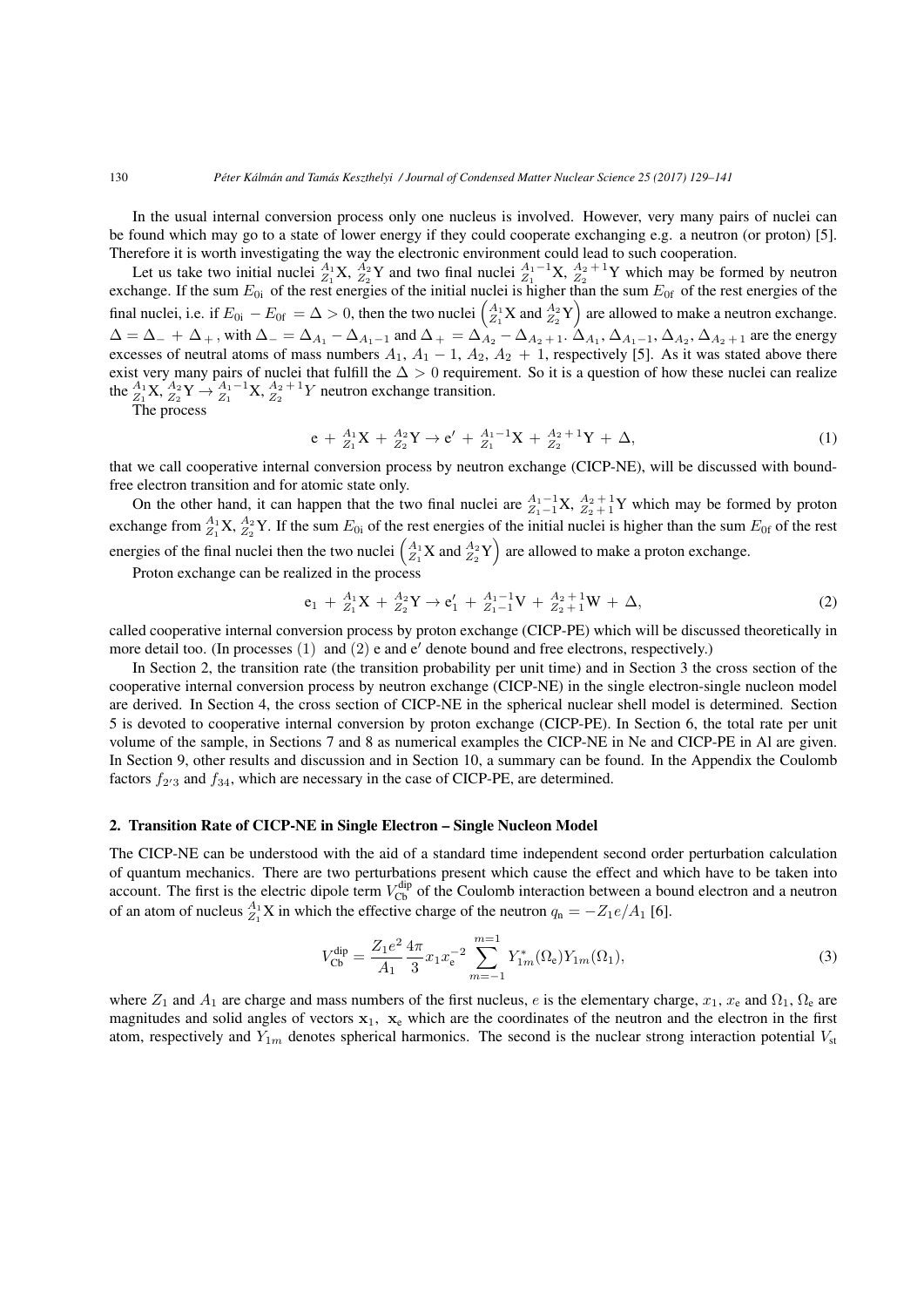of nucleus  $^{A_2}_{Z_2}$ Y. For this nuclear potential a rectangular potential well is assumed, i.e.  $V_{st} = -V_0$  ( $x_2 \le R_{A_2}$ ) and  $V_{\rm st} = 0$  ( $x_2 > R_{A_2}$ ) where  $x_2$  is the magnitude of vector  $x_2$ , which is the coordinate of the neutron in the second nucleus and  $R_{A_2}$  is its radius.

The initial state, which is composed from the state of a bound electron of the atom having nucleus  $A_1$ <sup>1</sup> $X$ , the state of a bound neutron of the atomic nucleus  $^{A_1}_{Z_1}X$  and the states of centers of mass motion, is changed to first order due to the perturbation  $V_{\text{Cb}}^{\text{dip}}$  according to stationary perturbation calculation as

$$
\psi_{\mathbf{i}} = \left[ \psi_{\mathbf{i}}^{(0)} + \sum_{k} a_{\mathbf{bb},k} \psi_{k,\mathbf{bb}}^{(0)} + \sum_{k} \int a_{\mathbf{bf},k} \psi_{k,\mathbf{bf}}^{(0)} d\nu_{k} + \int a_{\mathbf{ff},k} \psi_{k,\mathbf{ff}}^{(0)} d\nu_{k} \right] e^{-\frac{iE_{\mathbf{i}}t}{\hbar}}.
$$
(4)

Here  $E_i$  is the total initial energy, which includes the sum  $E_{0i}$  of the rest energies of the initial nuclei  ${}_{Z_1}^{A_1}X$ ,  ${}_{Z_2}^{A_2}Y$ .  $\psi_i^{(0)}$  $\psi^{(0)}$  is the product of the unperturbed bound electron and neutron states and two plane waves  $\psi_{CM,A_1}$  and  $\psi_{CM,A_2}$ which describe the motions of the centers of mass of the atoms having  $\frac{A_1}{A_1}X$  and  $\frac{A_2}{A_2}Y$  nucleus, respectively.  $\psi_{k,bb}^{(0)}$  is the product of other bound electron and neutron states,  $\psi_{CM,A_1}$  and  $\psi_{CM,A_2}$ . In  $\psi_{k,\text{bf}}^{(0)}$  one of the electron and neutron states is bound and the other is free which are multiplied by  $\psi_{CM,A_1}$  (in case of free electron) or by  $\psi_{CM,A_1-1}$  (in case of free neutron) and  $\psi_{CM,A_2}$ , where  $\psi_{CM,A_1-1}$  describes the motion of the center of mass of the atom having  $A_1^{-1}X$  nucleus. The last term is interesting from the point of view of our process and in  $\psi_{k,ff}^{(0)}$  both the electron and the neutron are free and their product is multiplied by  $\psi_{CM,A_1-1}$  and  $\psi_{CM,A_2}$ . Accordingly, the last term in Eq. (4) can be written as

$$
\delta\psi_{\mathbf{i},\text{free}} = \int \frac{V_{\text{Cb},ki}^{\text{dip}}}{E_{\mathbf{i}} - E_k} \psi_{k,\text{ff}}^{(0)} \,\mathrm{d}\nu_k \mathrm{e}^{-\frac{iE_{\mathbf{i}}t}{\hbar}}.\tag{5}
$$

The sum of the energy of the free electron, neutron and center of mass states is  $E_k$ , which contains the sum  $E_{0k}$  of the rest energies and the state density is  $d\nu_k$  [7].

Taking into account the interaction  $V_{st}$  between a free neutron and an other nucleus  $\frac{A_2}{Z_2}Y$  the second order transition rate has the form

$$
W_{\rm fi} = \frac{2\pi}{\hbar} \int \left| \int \frac{V_{\rm st, fk} V_{\rm cb, ki}^{\rm dip}}{E_{\rm i} - E_k} \, \mathrm{d}\nu_k \right|^2 \delta \left( E_{\rm i} - E_{\rm f} \right) \, \mathrm{d}\nu_{\rm f}.\tag{6}
$$

Here  $V_{\text{Cb},ki}^{\text{dip}}$  and  $V_{\text{st},fk}$  are matrix elements of  $V_{\text{Cb}}^{\text{dip}}$  and  $V_{\text{st}}$  with states  $\psi_{k,ff}^{(0)}$ ,  $\psi_i^{(0)}$  $v_i^{(0)}$  and  $\psi_f^{(0)}$  $\psi_{\text{f}}^{(0)}$ ,  $\psi_{k,\text{ff}}^{(0)}$ , respectively.  $\psi_{\text{f}}^{(0)}$  $\int_{f}^{(0)}$  is the product of the free electron state of the nucleus  $^{A_1-1}_{Z_1}X$ , the bound neutron state of  $^{A_2+1}_{Z_2}Y$  and free center of mass states of the two nuclei. The quantity  $d\nu_f$  is the density of the final states of sum energy  $E_f$ , which comprises the sum  $E_{0f}$  of the rest energies of the final nuclei  $\frac{A_1 - A_2}{Z_1}$  *X* and  $\frac{A_2 + A_1}{Z_2}$ *Y*. If the free states are plane waves of wave vectors  $\mathbf{k}_e$ ,  $\mathbf{k}_1$ and **k**<sub>2</sub> corresponding to the wave vectors of the free electron, the  $^{A_1-1}_{Z_1}X$  nucleus which has lost the neutron and the nucleus  $A_2 + {}^{1}Y$  which has taken up the neutron then

$$
d\nu_{\rm f} = \frac{V^3}{(2\pi)^9} \, d\mathbf{k}_{\rm e} \, d\mathbf{k}_{1} \, d\mathbf{k}_{2}, d\nu_{k} = \frac{V}{(2\pi)^3} \, d\mathbf{k}_{\rm n},\tag{7}
$$

where  $k_n$  is the wave vector of the free (intermediate) neutron, and  $V$  is the volume of normalization. The initial wave vectors of atoms having nuclei  $A_1$ <sup>2</sup> X and  $A_2$ <sup>2</sup> are negligible. The nuclear energy difference  $\Delta$ , that is the reaction energy, is distributed between the kinetic energies of the final free electron and the two final nuclei. All told, in process (1) the nucleus  $A_1$ <sup>2</sup> X loses a neutron which is taken up by the nucleus  $A_2$ <sup>2</sup> Y forming  $A_2$ <sup>2</sup> <sup>1</sup> <sup>1</sup> Y in this manner.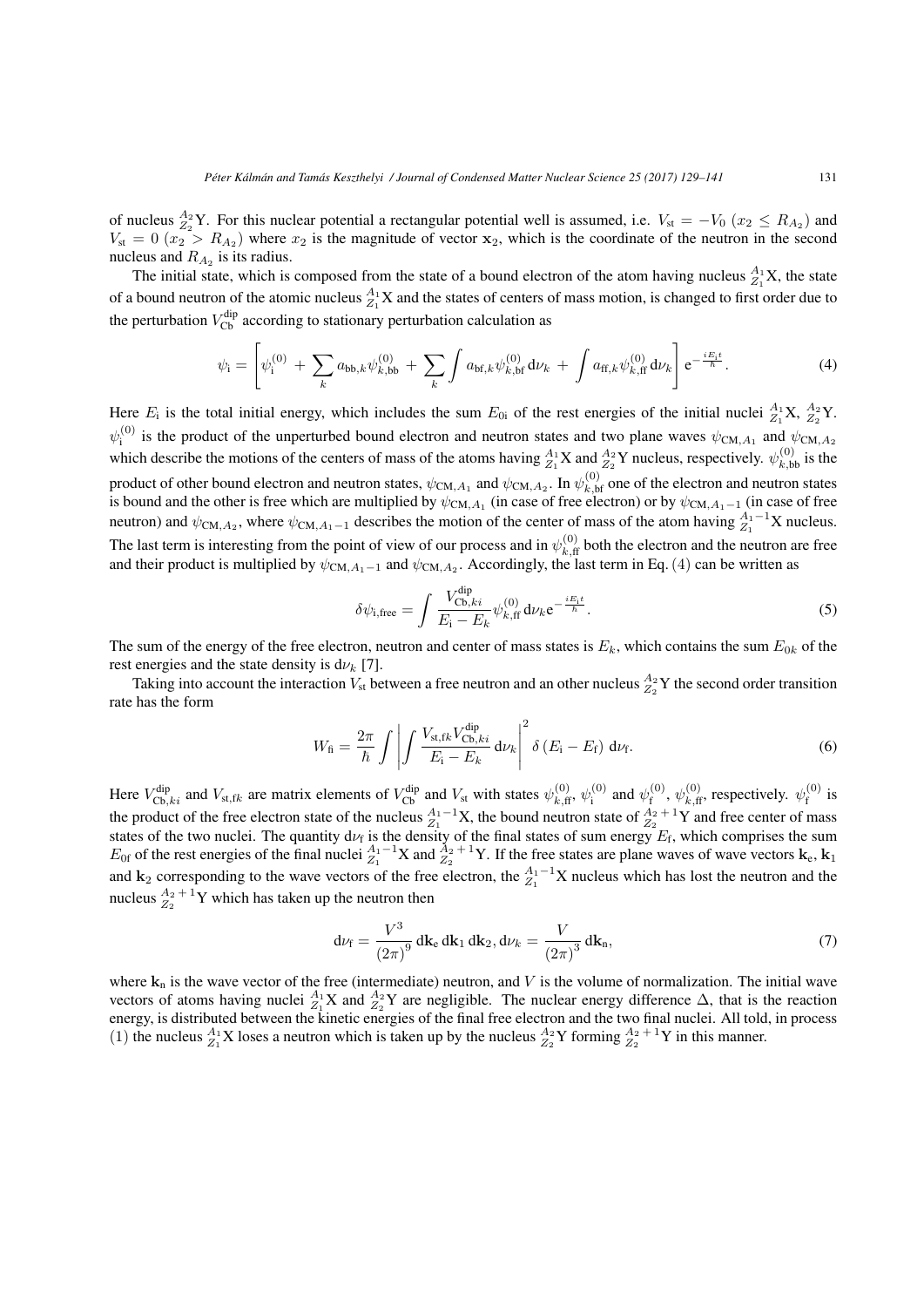#### 3. Cross Section of CICP-NE in Single Electron – Single Nucleon Model

The cross section  $\sigma_{\rm bf}$  of the bound-free (bf) electron transitions of CICP-NE can be determined from the transition rate by the standard method. The evaluation of the transition rate is carried out in a one particle nuclear model. The hydrogen-like state of binding energy  $E_{\text{Bi}}$  and Coulomb-factor corrected plane wave are used as initial, bound and final, free electron states. The motion of the intermediate neutron and the two final nuclei are also described by plane waves. The rest masses of the two initial nuclei of mass numbers  $A_1$  and  $A_2$  are  $m_1 = A_1 m_0$  and  $m_2 = A_2 m_0$  where  $m_0c^2 = 931.494$  MeV is the atomic energy unit.

When calculating  $\sigma_{\rm bf}$ , it is reasonable to use the

$$
\mathrm{e}^{i\frac{m_{\mathrm{e}}}{(A_1-1)m_0}\mathbf{k}_1\cdot\mathbf{x}_{\mathrm{e}}}=1
$$

long wavelength approximation in the electron part of the Coulomb matrix element since

$$
\frac{m_{\rm e}}{\left(A_1 - 1\right)m_0} \ll 1.
$$

The analysis of  $\sigma_{\rm bf}$  shows that those processes give an essential contribution to the cross section in which  $k_e \ll k_1$  and  $k_e \ll k_2$  where  $k_e$ ,  $k_1$  and  $k_2$  are the magnitudes of the wave vectors of  $\mathbf{k}_e$ ,  $\mathbf{k}_1$  and  $\mathbf{k}_2$ . In this case as a consequence of momentum conservation the integration over  $\bf{k}_1$  can be carried out resulting the substitution  $\bf{k}_1 = -\bf{k}_2$ . Thus  $E_f$ , which is the sum of the kinetic energies of the free electron, particle  $\frac{A_1 - 1}{Z_1}X$  and particle  $\frac{A_2 + 1}{Z_2}Y$ , (in the Dirac-delta) and  $E(k_e, k_2)$ , which is the sum of the kinetic energies in the intermediate state (in the energy denominator) become  $E_f = \hbar^2 k_2^2 / [2m_0 a_{12}] + \hbar^2 k_e^2 / (2m_e)$  with  $a_{12} = (A_1 - 1) (A_2 + 1) / (A_1 + A_2)$  and

$$
E(k_{\rm e},k_2) = \frac{A_1}{A_1 - 1} \hbar^2 k_2^2 / (2m_0) + \hbar^2 k_{\rm e}^2 / (2m_{\rm e}),
$$

respectively (the intermediate neutron has wave vector *−***k**2). These simplifications result

$$
\sigma_{\rm bf} = \left(\frac{2Z_1}{3A_1} V_0\right)^2 \frac{\alpha_{\rm f}^2 \hbar c^2}{v (2\pi)^3} \int \int \int \delta(E_{\rm f} - \Delta_{\rm Bj}) \frac{\left|\sum_{m=-1}^{m=1} I_{\rm ef}^m \left(\mathbf{k}_{\rm e}\right) I_1^m \left(\mathbf{k}_2\right)\right|^2 |I_2 \left(\mathbf{k}_2\right)|^2 \, \mathrm{d}\mathbf{k}_{\rm e} \, \mathrm{d}\mathbf{k}_2}{\left[E \left(k_{\rm e}, k_2\right) + \Delta_{\rm n} - \Delta_{-} + E_{\rm Bj}\right]^2},\tag{8}
$$

where  $v$  is the relative velocity of the two atoms,  $c$  is the velocity of light (in vacuum),

$$
I_{\text{ef}}^{m}(\mathbf{k}_{e}) = \int u_{i}(\mathbf{x}_{e}) Y_{1m}^{*}(\Omega_{e}) x_{e}^{-2} e^{-i\mathbf{k}_{e} \cdot \mathbf{x}_{e}} d\mathbf{x}_{e}, \qquad (9)
$$

$$
I_1^m\left(\mathbf{k}_2\right) = \int \phi_i\left(\mathbf{x}_1\right) x_1 Y_{1m}(\Omega_1) e^{-i\mathbf{k}_2} \frac{A_1}{(A_1 - 1)} \cdot \mathbf{x}_1 \, \mathbf{d}\mathbf{x}_1,\tag{10}
$$

and

$$
I_2(\mathbf{k}_2) = \int_{\Delta V} \phi_{\mathbf{f}}^* (\mathbf{x}_2) e^{i\mathbf{k}_2 \cdot \mathbf{x}_2} d\mathbf{x}_2.
$$
 (11)

Here  $u_i$  ( $\mathbf{x}_e$ ) and  $\phi_i$  ( $\mathbf{x}_1$ ) are the initial bound electron and neutron states and  $\phi_f$  ( $\mathbf{x}_2$ ) is the final bound neutron state.  $\alpha_f$  denotes the fine structure constant and  $\hbar$  is the reduced Planck-constant.  $\Delta_n = 8.071$  MeV is the energy excess of the neutron. Furthermore,  $m_e$  is the rest mass of the electron and  $\Delta_{\text{Bi}} = \Delta - E_{\text{Bi}}$ .  $\Delta V$  in  $I_2$  (**k**<sub>2</sub>) is that volume of the surface of the second nucleus (of  $A_2$ ) in which direct neutron capture may be assumed [8]. It can be considered as a shell of a sphere of radius  $R_{A_2}$  and of thickness  $L$ , where  $L$  is the mean free path of the ingoing neutron in the nucleus.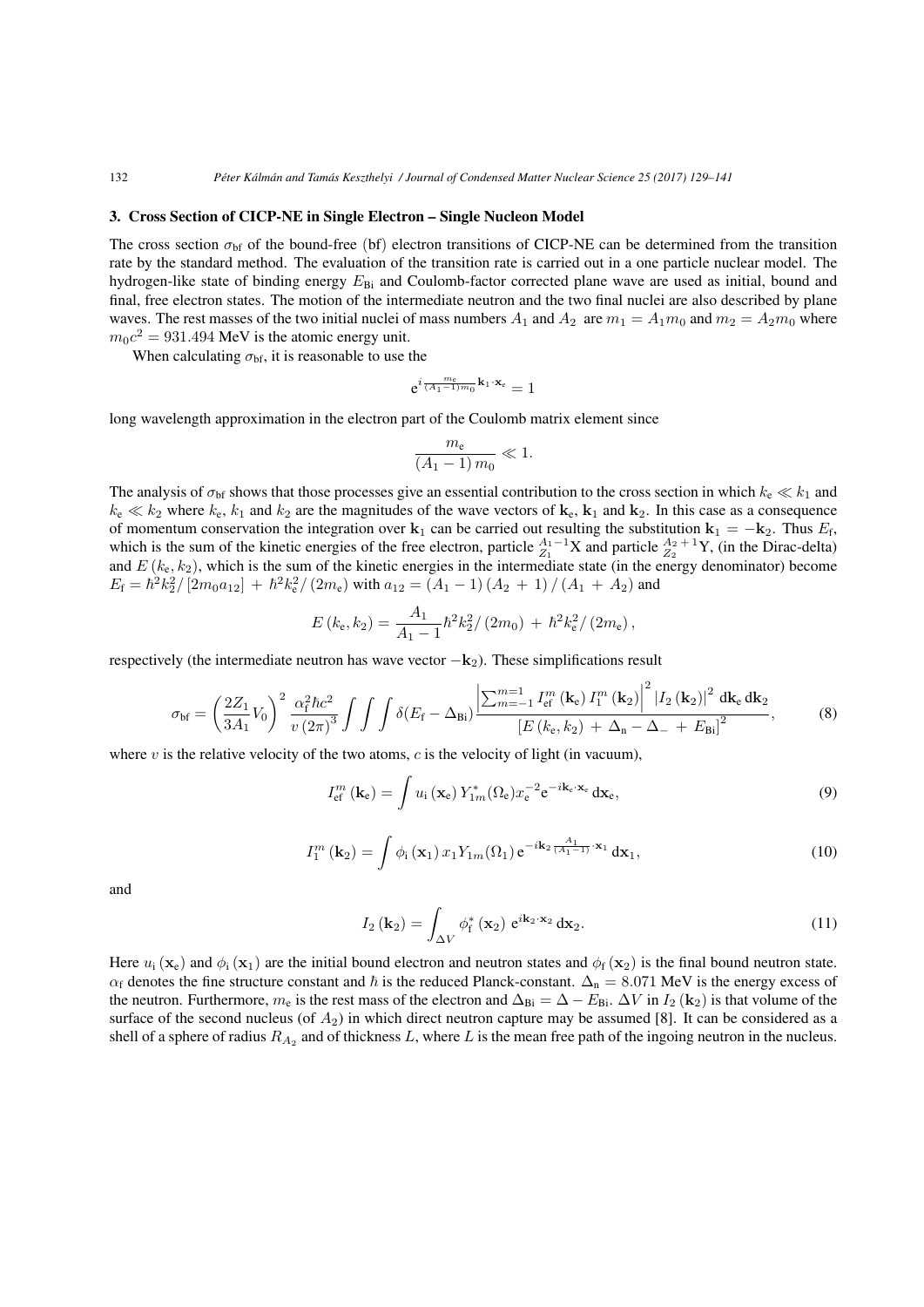## 4. Cross Section of CICP – NE in Spherical Nuclear Shell Model

The bound, initial electron, the initial and final nuclear states, which are used, have the form:

$$
u_{i}(\mathbf{x}_{e}) = R_{i}(x_{e}) Y_{j s}(\Omega_{e}), \qquad \phi_{i}(\mathbf{x}_{1}) = \varphi_{i}(x_{1}) Y_{l_{i}m_{i}}(\Omega_{1})/x_{1} \quad \text{and} \quad \phi_{f}(\mathbf{x}_{2}) = \varphi_{f}(x_{2}) Y_{l_{f}m_{f}}(\Omega_{2})/x_{2}.
$$

Here *j* and *s* are orbital angular momentum and magnetic quantum numbers of the bound electron state.  $\varphi_i(x_1)/x_1$ and  $\varphi_f(x_2)/x_2$  are the radial parts of the one particle shell-model solutions of quantum numbers  $l_i$ ,  $m_i$  and  $l_f$ ,  $m_f$ . In the cases to be investigated the corresponding part  $R_{0\Lambda} = b_k^{-1/2} \Gamma(\Lambda + 3/2)^{-1/2} 2^{1/2} \rho_k^{\Lambda+1} \exp(-\rho_k^2/2)$  of 0 $\Lambda$  one particle spherical shell model states [9] is applied as  $\varphi_i(x_1)$  and  $\varphi_f(x_2)$ . Here

$$
\rho_k = x_k/b_k, \quad b_k = \left(\frac{\hbar}{m_0 \omega_{\text{sh},k}}\right)^{1/2} \quad \text{and} \quad \hbar \omega_{\text{sh},k} = 41 A_k^{-1/3}
$$

(in MeV units, [6]) with  $k = 1, 2$  corresponding to  $A_1$  and  $A_2$ , and  $\Gamma(x)$  is the gamma function.

Thus in the case of spherical shell model states

$$
\sigma_{\text{bf,sh}} = \frac{32}{3v} \left(\frac{Z_1}{A_1} V_0\right)^2 (2l_f + 1) \int \left|J_2^{l_f}(k_2)\right|^2
$$
\n
$$
\times \int \sum_{l,\lambda} \frac{N_{l\lambda} \left|J_1^{\lambda}(k_2)\right|^2 \left|J_e^l(k_e)\right|^2}{\left[E\left(k_e, k_2\right) + \Delta_n - \Delta_- + E_{\text{Bi}}\right]^2} \alpha_f^2 \hbar c^2 \delta(E_f - \Delta_{\text{Bi}}) k_e^2 \, dk_e k_2^2 \, dk_2,
$$
\n(12)

where in case of  $0l_f$  final nuclear state

$$
\left| J_2^{l_i}(k_2) \right|^2 = \frac{\pi L^2 \rho_f^{2l_i + 3} e^{-\rho_i^2} J_{l_i + \frac{1}{2}}^2(k_2 R_{A_2})}{\Gamma(l_i + \frac{3}{2}) k_2}
$$
\n(13)

with  $\rho_f = R_{A_2}/b_2$  and  $J_{l_f + \frac{1}{2}}$  is a Bessel-function of the first kind. In the case of  $0l_i$  initial nuclear state

$$
J_1^{\lambda}(k_2) = \int R_{0l_1}(x_1) j_{\lambda} \left(\frac{A_1}{A_1 - 1} k_2 x_1\right) x_1^2 dx_1,
$$
\n(14)

$$
J_{e}^{l}(k_{e}) = F_{\text{Cb}}^{1/2} (k_{e}) \int R_{i} (x_{e}) j_{l}(k_{e} x_{e}) dx_{e}, \qquad (15)
$$

$$
N_{l\lambda} = (2l+1)(2\lambda+1) \left(\begin{array}{cc} j & l & 1 \\ 0 & 0 & 0 \end{array}\right)^2 \left(\begin{array}{cc} l_1 & 1 & \lambda \\ 0 & 0 & 0 \end{array}\right)^2.
$$
 (16)

The parenthesized expressions are Wigner 3*j* symbols. In Eqs. (14) and (15)  $j_{\lambda}$  and  $j_l$  are spherical Bessel-functions of the first kind. (The suffix sh of any quantity denotes that it is calculated in the one particle spherical shell model.) In (15)  $F_{\text{Cb}}(k_e)$  is the Coulomb factor.

We restrict ourselves to 1*s* initial electronic state of  $R_i(x_e) = 2a^{-3/2} \exp(-x_e/a)$  with  $a = a_0/Z_{\text{eff}}$ , where  $a_0$ is the Bohr-radius,  $Z_{\text{eff}} = \sqrt{E_{\text{Bi}}/Ry}$  and Ry is the Rydberg energy and use the  $F_{\text{Cb}}(k_e) = 2\pi/(k_e a)$  approximation. Since

$$
j = 0
$$
 and  $(2l + 1) \begin{pmatrix} 0 & 1 & l \\ 0 & 0 & 0 \end{pmatrix}^2 = \delta_{1,l}$ ,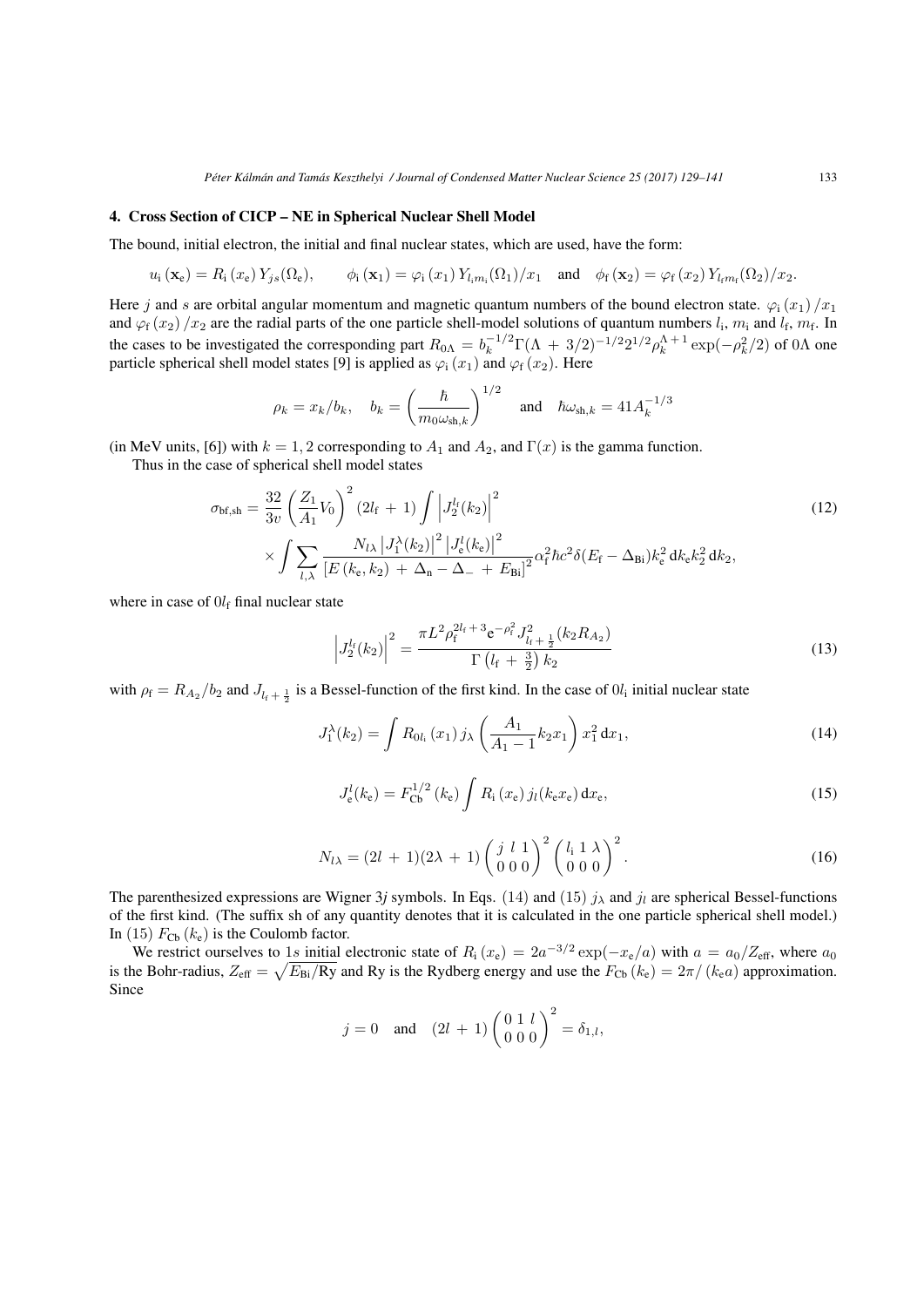134 *Péter Kálmán and Tamás Keszthelyi / Journal of Condensed Matter Nuclear Science 25 (2017) 129–141*

$$
N_{1\lambda} = (2\lambda + 1) \begin{pmatrix} l_i & 1 & \lambda \\ 0 & 0 & 0 \end{pmatrix}^2.
$$
 (17)

Keeping the leading term of  $J_e^1(k_e)$ , introducing  $k_2 = k_0x$ , and carrying out integration over  $k_e$  with the aid of the energy-Dirac-delta and in the case of  $l_i =$  even  $[l_i = 2;$   $\text{Ne}(3/2^+, 0d)]$  to be investigated one obtains

$$
\sigma_{\text{bf,sh}} = \frac{2^{10} \pi^3}{3v} \frac{Z_1^2 V_0^2}{A_1^2 \hbar^3} \frac{b_1^5 L^2}{a_0^2} m_0 a_{12} (2l_f + 1) \frac{\rho_f^{2l_f + 3} e^{-\rho_f^2}}{\Gamma(l_f + \frac{1}{2})} \sum_{\lambda = l_i \pm 1} \frac{N_{1\lambda} (k_0 b_1)^{2\lambda}}{\Gamma(\lambda + \frac{3}{2})} S_{\lambda}.
$$
 (18)

 $\text{Here } k_0 = \sqrt{2m_0c^2a_{12}\Delta_{\text{Bi}}}/(\hbar c),$ 

$$
S_{\lambda} = \int_0^1 f(x) g_{\lambda}(x) dx, \text{ with } x = k_2/k_0,
$$
 (19)

$$
f(x) = \frac{\left(1 - x^2\right) x^{2\lambda + 1} e^{-(k_0 b_1)^2 x^2} J_{l_f + \frac{1}{2}}^2 (x k_0 R_{A_2})}{\left[1 + \frac{\Delta_{\text{Bi}}}{E_{\text{B}}} \left(1 - x^2\right)\right]^2 \left[\frac{A_1 a_{12}}{A_1 - 1} x^2 + 1 + \xi\right]^2}
$$
(20)

and  $\xi = (\Delta_n - \Delta_+ + E_{\text{Bi}})/\Delta_{\text{Bi}}$ . In Eq. (19)  $g_\lambda(x) = 1$  if  $\lambda = l_i + 1$  and

$$
g_{\lambda}(x) = (2l_{i} + 1)^{2} - 2(2l_{i} + 1)(k_{0}b_{1}x)^{2} + (k_{0}b_{1}x)^{4}
$$
\n(21)

if  $\lambda = l_i - 1$ .

The differential cross section  $d\sigma_{bf{bf,sh}}/dE_2$  of the process can be determined with the aid of

$$
P(x) = \sum_{\lambda = l_1 \pm 1} \frac{N_{1\lambda} (k_0 b_1)^{2\lambda}}{\Gamma(\lambda + \frac{3}{2})} \frac{f(x) g_\lambda(x)}{x}
$$
(22)

as  $d\sigma_{bf,sh}/dE_2 = K_{bf} [P(x)]_{x=\sqrt{z}} / (2E_{20})$  where  $z = E_2/E_{20}$  with  $E_{20} = (A_1 - 1) \Delta_{\text{Bi}} / (A_1 + A_2)$ , which is the possible maximum of the kinetic energy  $E_2$  of particle  $A_2^{A_2+1}$  Y created in the process,  $K_{bf}$  stands for the whole factor which multiplies the sum in (18).  $d\sigma_{bf,sh}/dE_2$  has accountable values near below  $z = 1$ , i.e. if  $E_2 \sim E_{20}$ .

 $d\sigma_{\text{bf,sh}}/dE_e = K_{bf} [P(x)]_{x=\sqrt{1-z}}/(2\Delta_{\text{Bi}})$  can also be determined with the aid of  $P(x)$  where  $z = E_e/\Delta_{\text{Bi}}$ ,  $E_e$  is the kinetic energy of the electron and  $K_{\text{bf}}$  is defined and is given above.  $d\sigma_{\text{bf,sh}}/dE_{\text{e}}$  has accountable values near above  $z = 0$ , i.e. if  $E_e \sim 0$ .

# 5. Cooperative Internal Conversion Process by Proton Exchange

Now the cooperative internal conversion process by proton exchange (CICP-PE, process (2)) will be discussed. In this process (see Fig. 1) a bound proton of an atomic nucleus  $\binom{A_1}{Z_1}$ , particle 2) is virtually excited into a free state (particle 3) due to the dipole term  $V_{\text{Cb}}^{\text{dip}}$  of its Coulomb-interaction (in electric dipole coupling the proton has effective charge  $q_p = (1 - Z_1/A_1) e$  [6]) with one of the bound atomic electrons  $(e_1)$  of the atom containing the  $\frac{A_1}{Z_1}X$  nucleus while the electron becomes free  $(e'_1)$ . The free, virtual proton is captured by an other nucleus  $A_2^2$  Y (particle 4) due to its nuclear potential  $V_{st}$  (created by strong interaction) forming the nucleus  $A_2 + 1 \over 2 + 1} W$  (particle 5) in this way. The sum of the rest energies of the initial nuclei is  $E_{0i}$  and the sum of the the rest energies of the final nuclei is  $E_{0f}$ . If  $E_{0i} - E_{0f} = \Delta > 0$ , i.e. if  $E_{0i} > E_{0f}$ , then the process is energetically allowed and proton exchange is possible. The nuclear energy difference ∆, which is the reaction energy, is shared between the kinetic energies of the final, free electron and the two final nuclei  $\begin{bmatrix} A_1 - 1 \\ Z_1 - 1 \end{bmatrix}$  *V* (particle 2') is the nucleus which has lost the proton].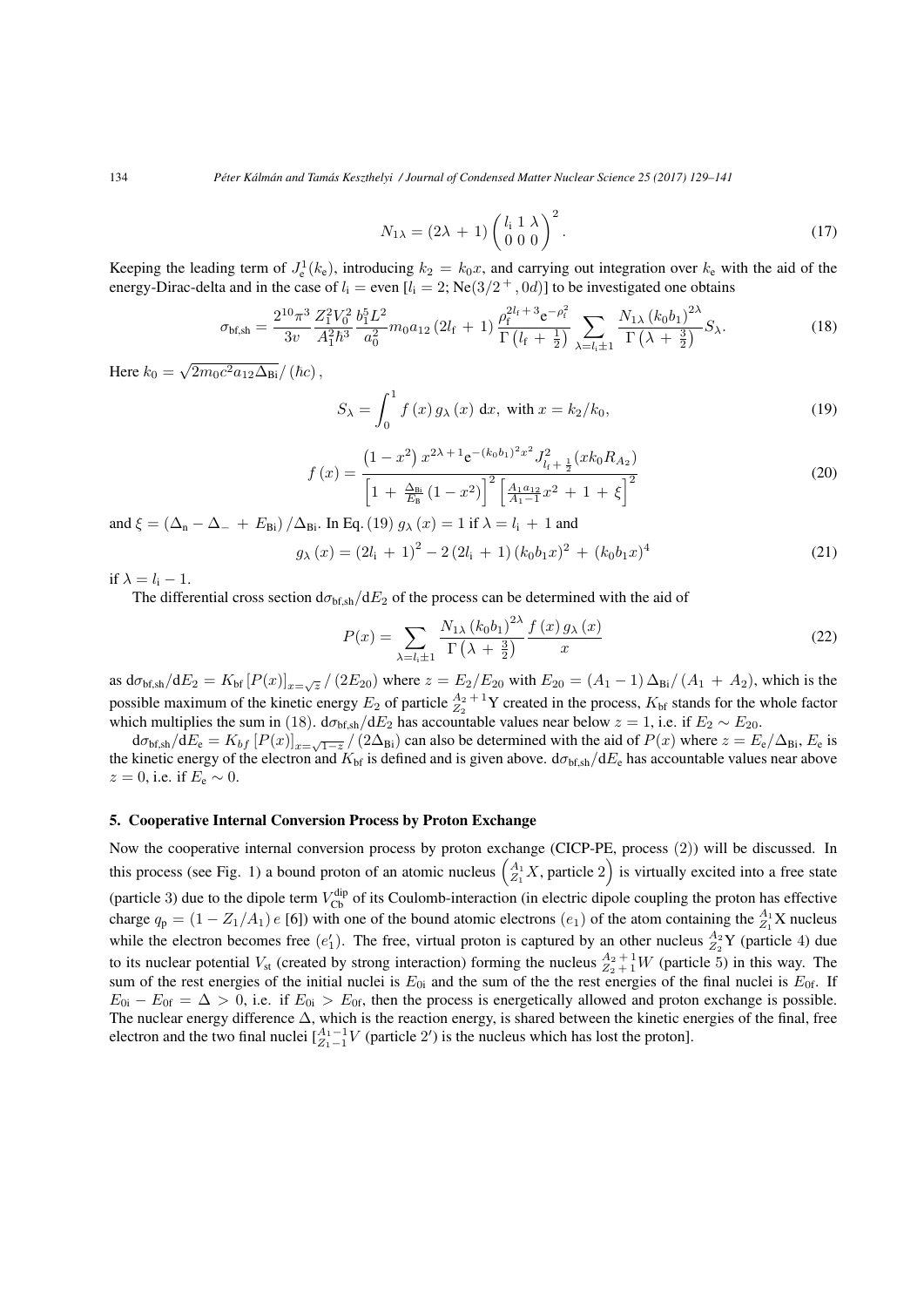

Figure 1. Graph of the cooperative internal conversion process by a heavy charged particle (e.g. proton) exchange. Particle 1 (bound) and 1'(free) are electrons, particle 2 is the nucleus which loses the heavy charged particle (e.g. proton) and becomes particle 2'. Particle 3 is the intermediate heavy charged particle (e.g. proton). Particle 4 is the nucleus which absorbs the heavy charged particle (e.g. proton) and becomes particle 5. The filled dot denotes (in case of a proton the dipole term of) the Coulomb-interaction and the open circle denotes nuclear (strong) interaction.

The transition rate and the cross section  $\sigma_{\rm bf}$  of CICP-PE with bound-free (bf) electron transitions can also be determined with the aid of a standard second-order perturbation calculation of quantum mechanics. (The cross section of CICP-PE with bound-bound electron transition is neglected since it has proved to be much smaller than  $\sigma_{\rm bf}$ .) The calculation of  $\sigma_{bf}$  is similar to the calculation of CICP-NE. The difference is the appearance of the square of the two Coulomb factors  $f_{2'3}$  and  $f_{34}$  which ( $f_{2'3}^2$  and  $f_{34}^2$ ) multiply the cross section and  $\Delta_n$ ,  $\frac{Z_1}{A_1}$  are changed to  $\Delta_p$ ,  $\left(1 - \frac{Z_1}{A_1}\right)$ ), respectively.  $\Delta_p = 7.288969$  MeV is the energy excess of the proton. ( $f_{2/3}$  and  $f_{34}$  are determined in the Appendix, see  $(A.1)$ .) The dipole term of the Coulomb interaction reads as

$$
V_{\text{Cb}}^{\text{dip}} = \left(1 - \frac{Z_1}{A_1}\right) e^2 \frac{4\pi}{3} x_1 x_e^{-2} \sum_{m=-1}^{m=1} Y_{1m}^*(\Omega_e) Y_{1m}(\Omega_1),
$$

where  $x_1$  and  $\Omega_1$  are magnitude and solid angle of vector  $x_1$  which is the coordinate of the proton in the first atom. (The order of magnitude of the cross section produced by the *L*-th pole coupling is  $(R/r)^{2L-2}$  times smaller than the cross section produced by the dipole coupling where *R* and *r* are the nuclear and atomic radii. Therefore the leading term to the cross section is produced by the dipole coupling.) The motion of the intermediate proton and the two final nuclei are also described by plane waves.

Introducing the wave vectors  $\mathbf{k}_e$  and  $\mathbf{k}_1$ ,  $\mathbf{k}_2$  of the free electron and particles  $A_1-1$  *Z*<sub>1</sub><sup>−1</sup> (particle 2<sup>*′*</sup>) and  $A_2+1$  *Z*<sub>2</sub> + 1</sub>*W* (particle 5), respectively, the analysis of  $\sigma_{bf}$  shows that, similarly to the CICP-NE, those processes give essential contribution to the cross section in which  $k_e \ll k_1$  and  $k_e \ll k_2$  where  $k_e$ ,  $k_1$  and  $k_2$  are the magnitudes of the wave vectors of  $\mathbf{k}_e$ ,  $\mathbf{k}_1$  and  $\mathbf{k}_2$ . (In this case as a consequence of momentum conservation  $\mathbf{k}_1 = -\mathbf{k}_2$ , furthermore the intermediate proton has wave vector *−***k**2.)

The initial and final nuclear states are one particle shell-model solutions of quantum numbers  $l_i$ ,  $m_i$  and  $l_f$ ,  $m_f$ . The case of spherical shell model states of  $0l_i$  initial nuclear state and of  $0l_f$  final nuclear state is investigated.

Also keeping the leading term of  $J_e^1(k_e)$ , in the one particle spherical shell model and in the case of  $l_i$  = even  $[l_i = 2; A1(5/2^+, 0d)]$  to be investigated one obtains

$$
\sigma_{\text{bf,sh}} = \frac{2^{10} \pi^3}{3v} \left( 1 - \frac{Z_1}{A_1} \right)^2 \frac{V_0^2}{\hbar^3} \frac{b_1^5 L^2}{a_0^2} m_0 a_{12} \left( 2l_f + 1 \right) \frac{\rho_f^{2l_f + 3} e^{-\rho_f^2}}{\Gamma \left( l_f + \frac{1}{2} \right)} \sum_{\lambda = l_i \pm 1} \frac{N_{1\lambda} \left( k_0 b_1 \right)^{2\lambda}}{\Gamma \left( \lambda + \frac{3}{2} \right)} S_{\lambda 2} . \tag{23}
$$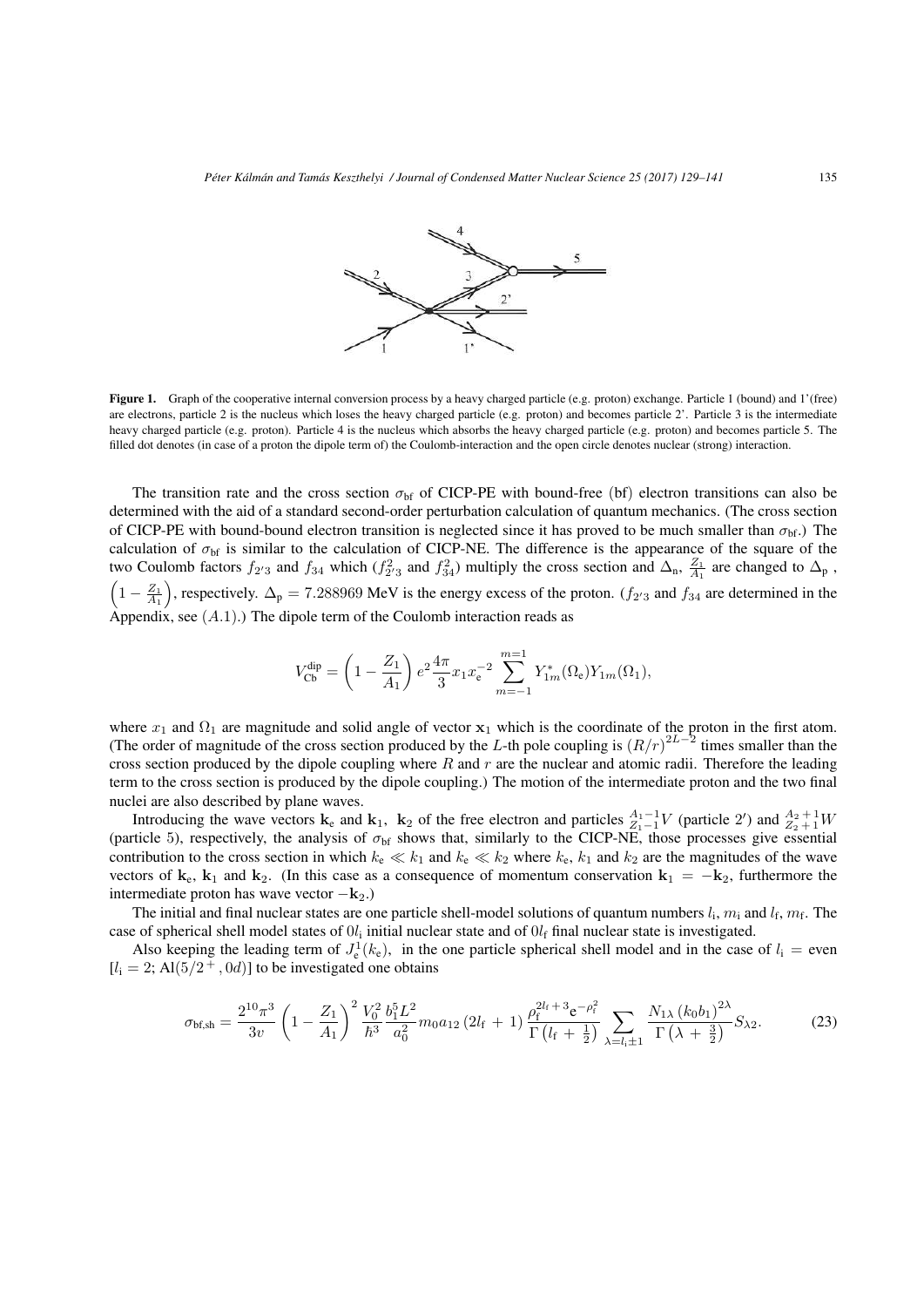Here

$$
S_{\lambda 2} = \int_0^1 f(x) g_{\lambda}(x) h_{2'3}(x) h_{34}(x) dx,
$$
 (24)

$$
f(x) = \frac{\left(1 - x^2\right) x^{2\lambda + 1} e^{-(k_0 b_1)^2 x^2} J_{l_1 + \frac{1}{2}}^2 (x k_0 R_{A_2})}{\left[1 + \frac{\Delta_{\text{Bi}}}{E_{\text{B}}} \left(1 - x^2\right)\right]^2 \left[\frac{A_1 a_{12}}{A_1 - 1} x^2 + 1 + \xi\right]^2},\tag{25}
$$

 $x = k_2/k_0$ , and  $\xi = (\Delta_p - \Delta_- + E_{\text{Bi}})/\Delta_{\text{Bi}}$ . In (24)  $h_{jk}(x) = d_{jk}(x)/[\exp(d_{jk}(x)) - 1]$ ,  $j, k = 2', 3$  and 3,4  $(f_{2/3}^2$  and  $f_{34}^2$ , see  $(A.1)$  in the Appendix) with

$$
d_{2'3}(x) = 2\pi (Z_1 - 1)\alpha_f \frac{1}{x} \sqrt{\frac{(A_1 + A_2) m_0 c^2}{2A_1 (A_2 + 1) \Delta_{\text{Bi}}}}
$$
(26)

and

$$
d_{34}(x) = 2\pi Z_2 \alpha_f \frac{1}{x} \sqrt{\frac{(A_1 + A_2) m_0 c^2}{2 (A_1 - 1) (A_2 + 1) \Delta_{\text{Bi}}}}
$$
(27)

(see (*A.*4) and (*A.*6) in the Appendix).

The quantities  $d\sigma_{\text{bf,sh}}/dE_2$  and  $d\sigma_{\text{bf,sh}}/dE_e$  can also be determined with the aid of

$$
P(x) = \sum_{\lambda = l_1 \pm 1} \frac{N_{1\lambda} (k_0 b_1)^{2\lambda} f(x) g_\lambda(x) h_1(x) h_2(x)}{\Gamma(\lambda + \frac{3}{2})} \tag{28}
$$

but now  $K_{\text{bf}}$  stands for the whole factor which multiplies the sum in (23).  $d\sigma_{\text{obf},sh}/dE_2$  has accountable values if  $E_2 \sim E_{20}$  and  $d\sigma_{0bf,sh}/dE_e$  has accountable values if  $E_e \sim 0$ .

#### 6. Total Rate Per Unit Volume

The transition rate  $\lambda_1$  of CICP of one nucleus of mass number  $A_1$  of an atomic gas of number density *n* created by all those isotopes of mass number *A*<sup>2</sup> for which CICP is allowed, is expressed in the spherical shell model in the  $\sigma_{\text{bf}} = \sigma_{\text{bf,sh}}$  approximation as  $\lambda_1 = n \sum_{A_2} r_{A_2} v \sigma_{\text{bf,sh}}$ . Here  $r_{A_2}$  is the relative natural abundance of isotope of mass number  $A_2$  (in the cases of Ne and Al to be investigated the  $A_2 = A_1$  event is only possible). Furthermore  $\tau_{1/2,1} = \ln 2/\lambda_1$ , which can be considered as a half-life.

The quantity  $r_{A_1} n \lambda_1$  is the rate per unit volume of the sample produced by the nuclei of mass number  $A_1$  which take part as initial nuclei in CICP, and  $r_{\text{tot}} = \sum_{A_1} r_{A_1} n \lambda_1$ , which is the total rate per unit volume of the sample.

If the participating atoms are in the same solid then the cross sections are multiplied by the so-called Debye–Waller factor [10]. The analysis of  $(8)$ ,  $(12)$ ,  $(18)$  and  $(23)$  modified accordingly shows that the cross section and consequently the transition rate drastically drop due to the Debye–Waller factor and the phenomenon (CICP) becomes unobservable. In the case of diatomic molecules the appearance of a factor  $\exp(-\beta^2 r_a^2/4)$  in the cross section and the transition rate leads to the same result. (Here  $r_a$  is the distance between the two nuclei in equilibrium position and  $\beta = \sqrt{\mu \omega/\hbar}$ were  $\mu$  is the reduced mass of the two vibrating atoms and  $\omega$  is the angular frequency of vibration.) One can draw the conclusion that the phenomenon (CICP) is mainly related to atomic state, i.e. CICP can have an observable rate if either of the participating atoms is in atomic state or they belong to different clusters (solids, molecules).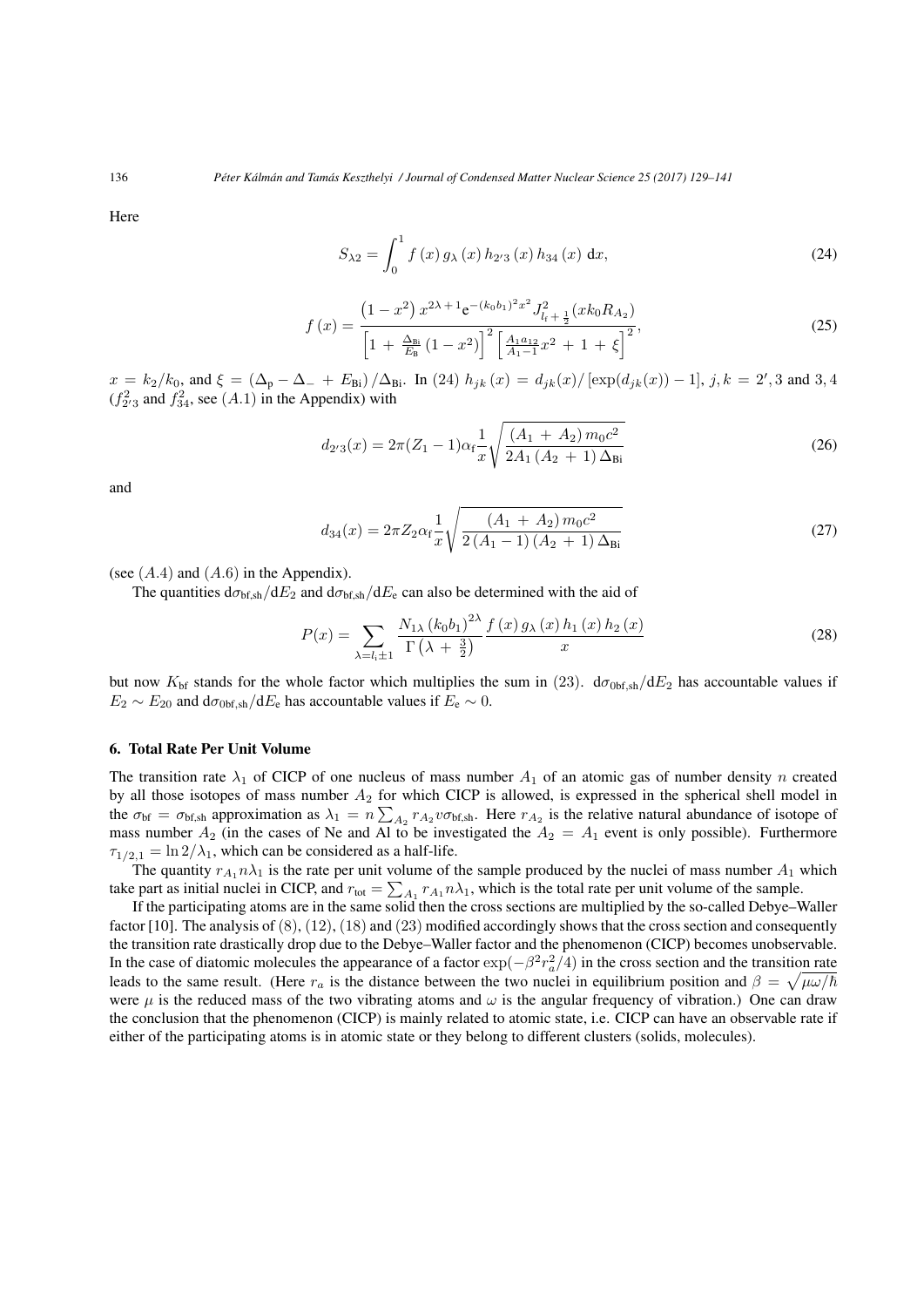#### 7. Numerical Calculation in Case of Ne (CICP-NE)

In the numerical calculation  $V_0 = 50$  MeV is used [6]. In the case of Ne only the  $e + \frac{21}{10}Ne + \frac{21}{10}Ne \rightarrow e' + \frac{20}{10}Ne +$ 2<sup>2</sup><sub>10</sub>Ne + ∆ reaction of  $\Delta = 3.603$  MeV is allowed. CICP-NE does not work in Ar since all the possible channels are energetically forbidden. On the other hand in the case of Kr and Xe nuclei the applicability of the spherical shell model may be in doubt. For Ne the transition rate is estimated as  $\lambda_1 > \lambda_1(K)$ , which is the transition rate of the bound-free CICP-NE from the *K* shell of Ne. The initial and final states of <sup>21</sup>Ne and <sup>22</sup>Ne are supposed to be 0*d* spherical shell model states of  $l_i = l_f = 2$ ,  $r_{A_1} = r_{A_2} = r_{21} = 0.0027$ , and  $\Delta_1 = 1.310$  MeV. The electron binding energy in the *K* shell is  $E_{\text{Bi}} = 870.1 \text{ eV}$ . ( $2E_{20} = 3.26 \text{ MeV}$  and  $K_{\text{bf}}/(2E_{20}) = 4.77 \times 10^{-25} \text{ cm}^3 \text{s}^{-1} \text{MeV}^{-1}/v$ ).  $v\sigma_{\text{bf,sh}}(K) = 2.48 \times 10^{-34} \text{ cm}^3 \text{s}^{-1}$  is obtained in the case of bound-free CICP-NE from the *K* shell of Ne. Taking this, the  $\lambda_1 > 1.8 \times 10^{-17}$  s<sup>-1</sup> and  $\tau_{1/2,1} < 3.8 \times 10^{16}$  s ( $1.2 \times 10^9$  y) and  $r_{\text{tot}} > 1.25$  cm<sup>-3</sup>s<sup>-1</sup> for a gas of normal state  $(n = 2.652 \times 10^{19} \text{cm}^{-3})$ . The estimated half life is so long that the decay through CICP-NE does not alter natural abundance of Ne in observable measure. However, the rate is high enough to be measurable.  $^{20}_{10}$ Ne and  $^{22}_{10}$ Ne are mostly formed with energy near below

$$
E_{10} = \frac{A_1 + 1}{A_1 + A_2} \Delta_{\text{Bi}} = 1.97 \text{ MeV} \quad \text{and} \quad E_{20} = \frac{A_1 - 1}{A_1 + A_2} \Delta_{\text{Bi}} = 1.63 \text{ MeV}
$$

and with wave vectors of opposite direction. Therefore, it is plausible to observe their creation in coincidence measurement.

#### 8. Numerical Calculation in Case of Al (CICP-PE)

It is a special case of process (2) when the two initial nuclei are identical. In this case the CICP-PE reads as

$$
e_1 + {}_{Z_1}^{A_1}X + {}_{Z_1}^{A_1}X \to e'_1 + {}_{Z_1-1}^{A_1-1}V + {}_{Z_1+1}^{A_1+1}W + \Delta.
$$
 (29)

For example of such a case the reaction e +  $^{27}_{13}$ Al +  $^{27}_{13}$ Al → e' +  $^{26}_{12}$ Mg +  $^{28}_{14}$ Si +  $\Delta$  is considered when the reaction starts from the *K* shell. The initial and final nuclear states are supposed to be 0*d* spherical shell model states of  $l_i = l_f = 2$ ,  $\Delta = 3.31362$  MeV. The electron binding energy in the *K* shell is  $E_{Bi} = 1.5596$  keV and  $\Delta_0 = -0.98235$ MeV. In this case  $v\sigma_{\text{bf,sh}}(K) = 7.23 \times 10^{-36} \text{ cm}^3 \text{s}^{-1}$  is obtained in the case of bound-free CICP-PE from the *K* shell of Al. If one compares this result with  $v\sigma_{\text{bf,sh}}(K) = 2.48 \times 10^{-34} \text{ cm}^3 \text{s}^{-1}$  obtained in the case of CICP-NE in Ne one can recognize that the ratio of the two cross sections is only 0*.*029. At first sight it seems to be larger then expected since two Coulomb factors appear in the cross section. But as it was said earlier the intermediate proton has wave vector  $-\mathbf{k}_2$  and thus its energy  $E_3 = \hbar^2 \mathbf{k}_2^2/(2m_0)$  with  $\hbar k_2 = \hbar k_0 x = x\sqrt{2m_0\Delta_{\text{Bi}}a_{12}}$ . It gives  $E_3 = x^2\Delta_{\text{Bi}}A_1/2$ since  $a_{12} = A_1/2$  if  $A_1 = A_2$  and near below  $x = 1$  the value of  $E_3$  is large enough to result moderately small Coulomb factors.

For a gas of atomic Al and of number density *n* the rate  $\lambda_1 = n \sum_{A_2} r_{A_2} v \sigma_{bf,sh} = n v \sigma_{bf,sh}$  since the relative natural abundance  $r_{A_2}$  of the initial  $^{27}_{13}$ Al isotope equals unity.  $\lambda_1$  is estimated as  $\lambda_1 > \lambda_1(K)$ , which is the transition rate of the bound-free CICP-PE from the *K* shell of Al ( $\lambda_1(K) = n v \sigma_{\text{bf},sh}(K)$ ), resulting  $\lambda_1 > 1.92 \times 10^{-16} \text{ s}^{-1}$  and  $r_{\text{tot}} > 5.08 \times 10^3 \text{ cm}^{-3} \text{s}^{-1}$  for a gas of normal state ( $n = 2.652 \times 10^{19} \text{ cm}^{-3}$  and  $r_{\text{tot}} = n\lambda_1$ , which is the total rate per unit volume of the sample, in this case since  $r_{A_1} = 1$ ).

#### 9. Other Results and Discussion

Although the  $\lambda_1$  obtained for Ne and Al is rather small, the Weisskopf-estimation of the cross section indicates that it, and consequently  $\lambda_1$ , may be increased very much with the increase of the atomic number. Moreover, the magnitudes of  $\sigma_{\rm bf}$  and  $\lambda_1$  are very sensitive to the model applied, e.g. if neutron or proton capture of the nucleus of  $A_2$  is not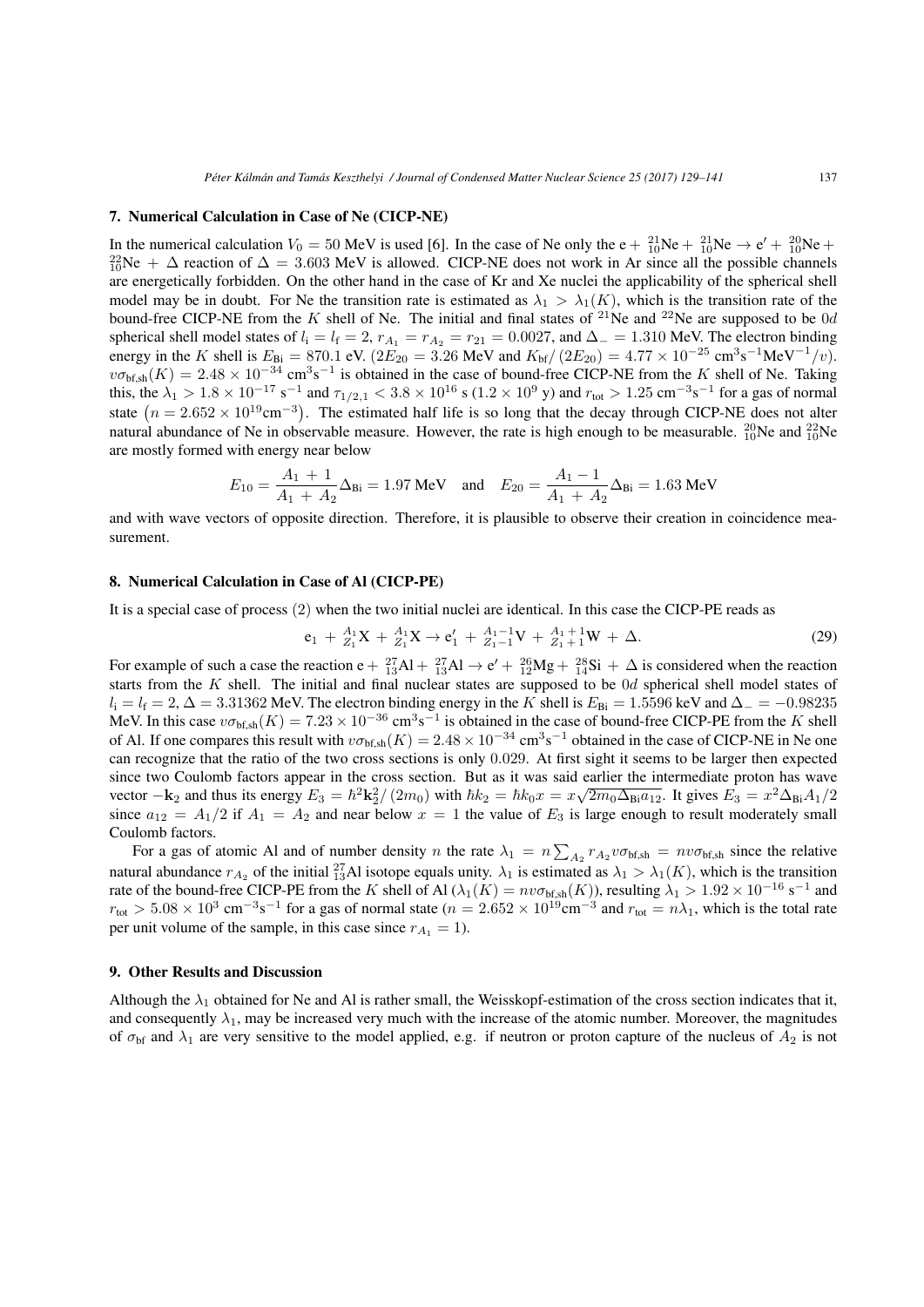Table 1. Data for cooperative internal conversion process by neutron exchange of long lived nuclear fission products. (Data to reaction (1).)  $A - 1$  and  $A + 1$  are the mass numbers of the two final isotopes, *τ* is the half-life of the fission product in year units. For the definition of ∆*<sup>−</sup>* and  $\Delta$  + see the text.

| Isotope              | $\tau$ (year)       | $A-1, A+1$ | $\Delta$ <sub>-</sub> (MeV) | $+$ (MeV) |
|----------------------|---------------------|------------|-----------------------------|-----------|
| $\overline{113m}$ Cd | 14.1                | 112, 114   | 1.795                       | 1.235     |
| 121mSn               | 55                  | 120, 122   | 1.907                       | 0.749     |
| $151$ Sm             | 90                  | 150, 152   | 2.475                       | 0.186     |
| $79$ Se              | $6.5 \times 10^{4}$ | 78.80      | 1.108                       | 1.842     |
| 937r                 | $1.53\times10^{6}$  | 92.94      | 1.337                       | 0.149     |
| 107Pd                | $6.5 \times 10^{6}$ | 106,108    | 1.533                       | 1.149     |

restricted to the direct reaction then the integral in  $I_2$  ( $\mathbf{k}_2$ ) must be carried out over the whole volume of the nucleus. In this case  $\sigma_{\text{bf,sh}}$  and  $\lambda_1$  are increased by a factor of about 240 for Ne. Furthermore,  $\lambda_1$  can essentially increase e.g. with the increase of *n*. Therefore, contrary to the smallness of the value of  $\lambda_1$  obtained in the cases of Ne and Al, CICP-NE and CICP-PE could play a role in the problem of nuclear waste disposal.

In Tables 1 and 2 some long lived fission products are listed which can take part in CICP-NE and CICP-PE, respectively. The values of ∆*<sup>−</sup>* and ∆ <sup>+</sup> indicate that each pair of isotopes chosen from either of the two tables can produce CICP-NE or CICP-PE since ∆*<sup>−</sup>* + ∆*<sup>−</sup>* = ∆ *>* 0 in every case. Consequently, it seems there may be a practical chance to accelerate the decay of the listed isotopes if they are collected in appropriately high concentration and density in atomic state. This is, however, a great technical challenge.

A special family of CICP-NE reactions – the e + d +  $\frac{A}{Z}X \to e' + p + \frac{A}{Z}^{+1}X + \Delta$  reaction family – is worth mentioning. The quantity  $\Delta_-(dp) = \Delta_d - \Delta_p = 5.846$  MeV, which is characteristic of neutron loss of the deuteron. Here  $\Delta_d$  and  $\Delta_p$  are mass excesses of d and p. The energy of the reaction is  $\Delta = \Delta_-(dp) + \Delta_+$  and some specific reactions together with their  $\Delta_+$  and  $\Delta$  values are listed in Table 3. (This is not a complete list.) Chances are that these reactions may open new perspectives in the field of nuclear energy production.

In Table 4. the Δ<sub>−</sub>, Δ<sub>+</sub> and Δ data of some cooperative internal conversion processes by proton exchange (data to reaction (2)) can be found. In the first column the initial stable isotope of relative natural abundance unity and in the second column the reaction products are listed.

There are other possibilities to realize CICP, when a charged heavy particle (such as d, t,  $_2^3$ He and  $_2^4$ He) is exchanged instead of proton exchange. The process is called cooperative internal conversion process by heavy charged particle exchange (CICP-HCPE) and it can be visualized with the aid of Fig.1 too. Denoting the intermediate particle (particle 3 in Fig. 1) by  $^{A_3}_{z_3}$ w, which is exchanged, the cooperative internal conversion process by heavy charged particle exchange reads as

$$
e + {}_{Z_1}^{A_1}X + {}_{Z_2}^{A_2}Y \to e' + {}_{Z_1 - z_3}^{A_1 - A_3}V + {}_{Z_2 + z_3}^{A_2 + A_3}W + \Delta.
$$
 (30)

Table 2. Data for the cooperative internal conversion process by proton exchange of long lived nuclear fission products. (Data to reaction (2).) Products are the two stable final isotopes, *τ* is the half-life of the fission product in year units. For the definition of ∆*<sup>−</sup>* and ∆ <sup>+</sup> see the text.

| <b>Isotope</b>      | $\tau$ (year)      | Products           | $\Delta$ <sub>-</sub> (MeV) | $\Delta$ + (MeV) |
|---------------------|--------------------|--------------------|-----------------------------|------------------|
| 99Tc                | $2.11 \times 10^5$ | $98$ Mo. $100$ Ru  | 0.789                       | 1.896            |
| 129 <sub>T</sub>    | $1.57 \times 10^7$ | $128$ Te, $130$ Xe | 0.491                       | 1.378            |
| $135\,c_s$          | $2.3 \times 10^6$  | $134$ Xe, $136$ Ba | 0.538                       | 1.305            |
| $137C_S$            | 30.07              | $136$ Xe, $138$ Ba | $-0.126$                    | 1.716            |
| $^{155}\mathrm{Eu}$ | 4.7611             | $154$ Sm, $156$ Gd | 0.637                       | 0.717            |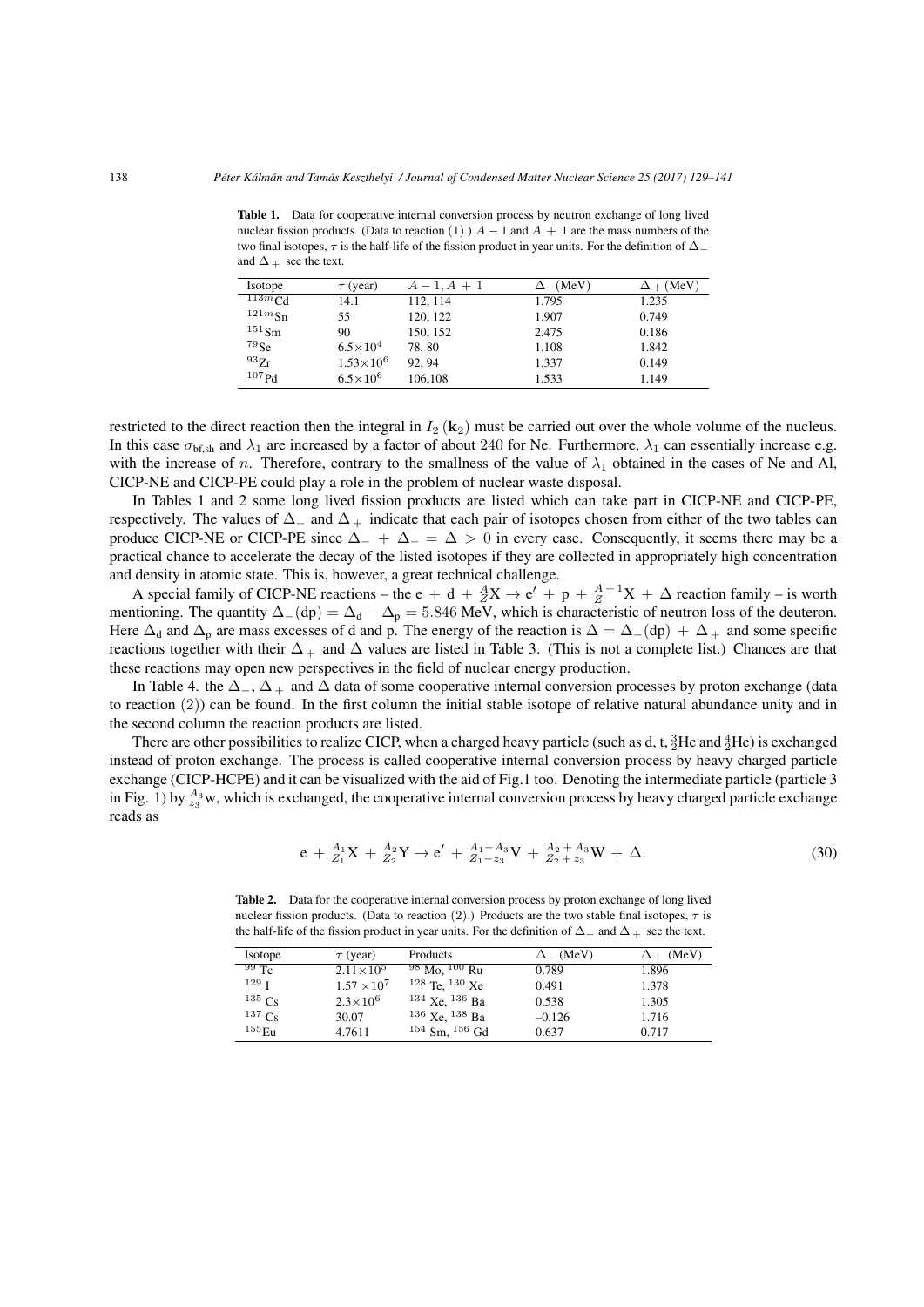| <b>Isotope</b>                                                                                                                   | $r_A$   | $(A)$ (MeV) | $\Delta$ (MeV) |
|----------------------------------------------------------------------------------------------------------------------------------|---------|-------------|----------------|
| $^{9}_{4}$ Be                                                                                                                    | 1.0     | $-1.259$    | 4.587          |
|                                                                                                                                  | 0.199   | 3.382       | 9.228          |
| $^{\bar{1}0}_{\;\bar{5}\;\bar{1}}\mathrm{B} \ \mathrm{_5^{\bar{1}1}\mathrm{B}}$                                                  | 0.812   | $-4.701$    | 1.145          |
|                                                                                                                                  | 0.989   | $-3.125$    | 2.721          |
| $^{\vphantom{1}^{\vphantom{1}}\vphantom{1}^{\vphantom{1}}\! 12}_{\vphantom{1}6} \text{C} \atop {}^{0}_{\vphantom{1}7}\!\! 14}$ N | 0.011   | 0.105       | 5.951          |
|                                                                                                                                  | 0.99634 | 2.762       | 8.608          |
| $\frac{1}{2}$ <sup>5</sup> N                                                                                                     | 0.00366 | $-5.581$    | 0.265          |
|                                                                                                                                  | 0.99762 | $-3.928$    | 1.918          |
| $\frac{16}{8}$ O<br>$\frac{17}{8}$ O                                                                                             | 0.00038 | $-0.027$    | 5.819          |

Table 3. The values of the quantities  $\Delta_+(A)$  and  $\Delta = \Delta_-(dp) + \Delta_+(A)$  of the  $e + d + \frac{A}{Z}X \rightarrow e' + p + \frac{A}{Z} + 1X + \Delta$  reaction. *r<sub>A</sub>* is the natural abundance of the isotope.  $\Delta_{-}^{\prime}$ (dp) =  $\Delta_{d} - \Delta_{p} = 5.846$  MeV,  $\Delta_{d}$  and  $\Delta_{p}$  are mass excesses of d and p.

Here e and e<sup> $\prime$ </sup> denote bound and free electron and  $\Delta$  is the energy of the reaction, i.e. the difference between the rest energies of initial  $\begin{pmatrix} A_1 \ X + \frac{A_2}{Z_1} Y \end{pmatrix}$  and final  $\begin{pmatrix} A_1 - A_3 \ Z_1 - z_3 V + \frac{A_2 + A_3}{Z_2 + z_3} W \end{pmatrix}$  states.  $\Delta = \Delta_- + \Delta_+$ , with  $\Delta_ \Delta_{Z_1}^{A_1} - \Delta_{Z_1 - z_3}^{A_1 - A_3}$  and  $\Delta_+ = \Delta_{Z_2}^{A_2} - \Delta_{Z_2 + z_3}^{A_2 + A_3}$ .  $\Delta_{Z_1}^{A_1}$ ,  $\Delta_{Z_1 - z_3}^{A_1 - A_3}$ ,  $\Delta_{Z_2}^{A_2}$ ,  $\Delta_{Z_2 + z_3}^{A_2 + A_3}$  are the energy excesses of neutral atoms of mass number–charge number pairs  $A_1$ ,  $Z_1$ ;  $A_1 - A_3$ ,  $Z_1 - z_3$ ;  $A_2$ ,  $Z_2$ ;  $A_2 + A_3$ ,  $Z_2 + z_3$ , respectively [5].

In process (30) the initial bound electron (particle 1) Coulomb interacts with the nucleus  $^{A_1}_{Z_1}X$  (particle 2). A free electron (particle 1'), the intermediate particle  $^{A_3}_{z_3}$  w (particle 3) and the nucleus  $^{A_1-A_3}_{Z_1-z_3}$  V (particle 2') are created due to this interaction. The intermediate particle  $^{A_3}_{z_3}$  w (particle 3) is captured due to the strong interaction by the nucleus  $^{A_2}_{Z_2}Y$ (particle 4) forming the nucleus  $A_2 + A_3$  W (particle 5) in this manner. So in process (30) the nucleus  $A_1$ <sup>1</sup>X (particle 2) looses a particle  $^{A_3}_{z_3}$  w which is taken up by the nucleus  $^{A_2}_{z_2}Y$  (particle 4). The process is energetically forbidden if  $\Delta < 0$ .

As an example we deal with the

$$
e + {}_{Z_1}^{A_1}X + {}_{Z_2}^{A_2}Y \to e' + {}_{Z_1-1}^{A_1-3}V + {}_{Z_2+1}^{A_2+3}W + \Delta
$$
\n(31)

reaction in which a triton is exchanged. It is called CICP by triton exchange (CICP-TE). A special type of reaction (31) is

$$
e + {}_{Z_1}^{A_1}X + {}_{Z_1}^{A_1}X \to e' + {}_{Z_1-1}^{A_1-3}V + {}_{Z_2+1}^{A_2+3}W + \Delta.
$$
 (32)

Table 4. Data for cooperative internal conversion process by proton exchange. (Data for reaction (2).) In the first column the initial stable isotope and in the second column the reaction products can be found. For the definition of  $\Delta$ <sub>−</sub>,  $\Delta$ <sub>+</sub> and  $\Delta$  see the text.

| Isotope          | Products               | $\Delta$ (MeV) | $\Delta$ + (MeV) | $\Delta$ (MeV) |
|------------------|------------------------|----------------|------------------|----------------|
| $^{19}$ F        | $^{18}$ O, $^{20}$ Ne  | $-0.705$       | 5.555            | 4.850          |
| $^{23}Na$        | $^{22}$ Ne, $^{24}$ Mg | $-1.505$       | 4.404            | 2.899          |
| $^{27}$ Al       | $^{26}$ Mg, $^{28}$ Si | $-0.982$       | 4.296            | 3.314          |
| 31 <sub>p</sub>  | ${}^{30}Si. {}^{32}S$  | $-0.008$       | 1.575            | 1.567          |
| $45$ Sc          | $44Ca$ , $46Ti$        | 0.400          | 3.056            | 3.456          |
| $55\mathrm{Mn}$  | $54Cr$ , $56Fe$        | $-0.778$       | 2.895            | 2.117          |
| 59C <sub>O</sub> | $^{58}$ Fe, $^{60}$ Ni | $-0.075$       | 2.245            | 2.170          |
| 103Rh            | $102$ Ru, $104$ Pd     | 1.076          | 1.369            | 2.445          |
| 127 <sub>I</sub> | $126$ Te, $128$ Xe     | 1.083          | 0.873            | 1.956          |
| $133 \text{ Cs}$ | $132$ Xe, $134$ Ba     | 1.204          | 0.879            | 2.083          |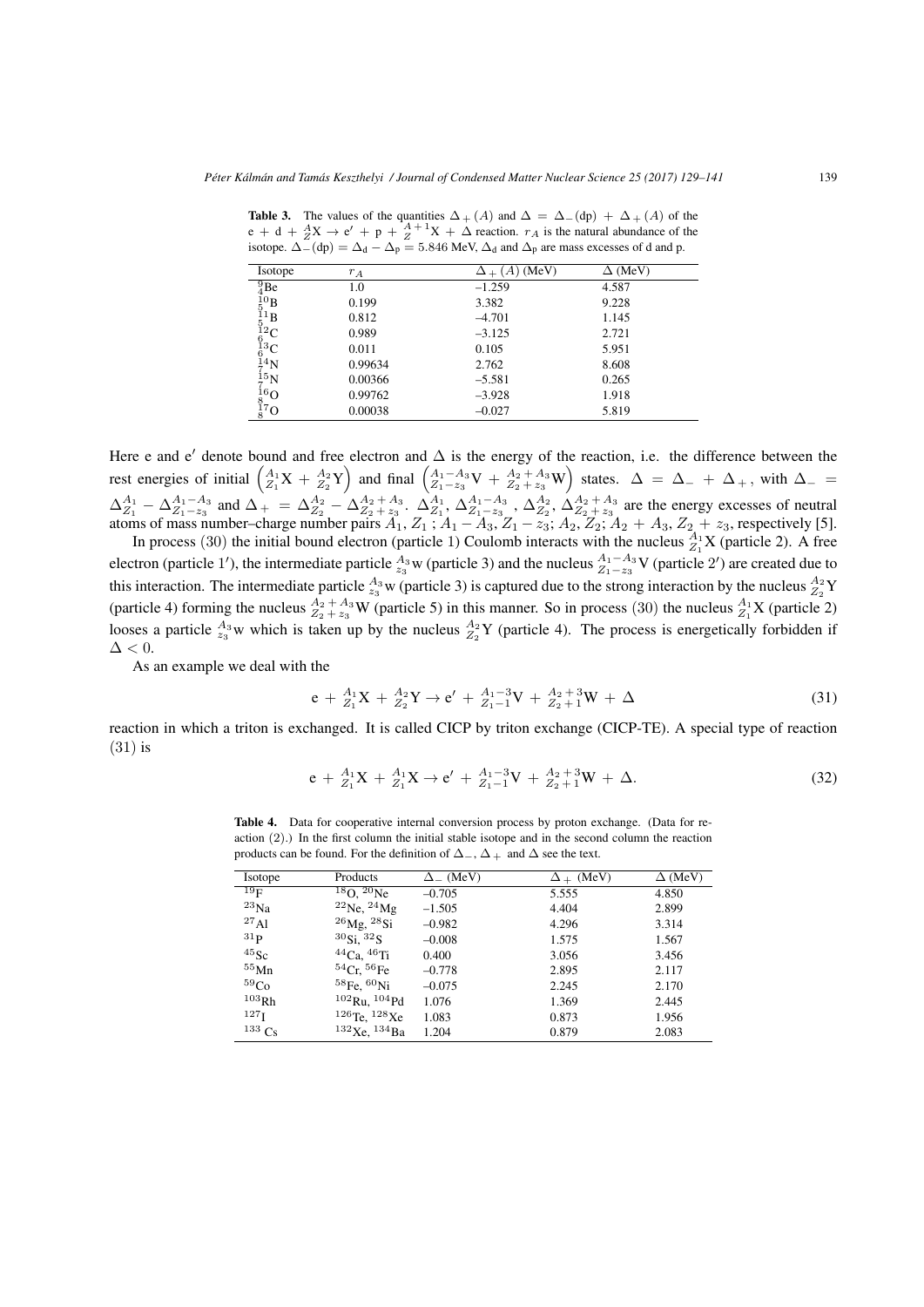| <b>Isotope</b>   | Products                   | $\Delta$ <sub>-</sub> (MeV) | $\Delta$ + (MeV) | $\Delta$ (MeV) |
|------------------|----------------------------|-----------------------------|------------------|----------------|
| $^{19}$ F        | $^{16}$ O, $^{22}$ Ne      | 3.250                       | 6.537            | 9.787          |
| $^{23}$ Na       | $^{20}$ Ne, $^{26}$ Mg     | $-2.488$                    | 6.685            | 4.197          |
| 27A1             | $^{24}$ Mg, $^{30}$ Si     | $-3.263$                    | 7.236            | 3.973          |
| 31 <sub>p</sub>  | $^{28}Si.~^{34}S$          | $-2.948$                    | 5.491            | 2.543          |
| $^{45}$ Sc       | ${}^{42}$ Ca, ${}^{48}$ Ti | $-2.522$                    | 7.418            | 4.896          |
| $^{55}$ Mn       | 52Cr, 58Fe                 | $-2.294$                    | 4.443            | 2.149          |
| 59 <sub>Co</sub> | ${}^{56}$ Fe, ${}^{62}$ Ni | $-1.623$                    | 4.519            | 2.896          |
| 103Rh            | $100$ Ru, $106$ Pd         | 1.197                       | 1.882            | 3.079          |
| 127 <sub>I</sub> | $124$ Te, $130$ Xe         | 1.536                       | 0.893            | 2.429          |
| $133C_S$         | $130$ Xe, $136$ Ba         | 1.806                       | 0.816            | 2.622          |

Table 5. Data for the cooperative internal conversion process by triton exchange. (Data to reaction (32).) In the first column the initial stable isotope and in the second column the reaction products can be found. For the definition of ∆*−*, ∆ <sup>+</sup> and ∆ see the text.

In Table 5, the ∆*−*, ∆*<sup>−</sup>* and ∆ data of some cooperative internal conversion processes by triton exchange (data to reaction (32)) can be found.

# 10. Summary

In this paper the cooperative internal conversion process (CICP) is discussed. It is shown that the Coulomb interaction between bound electrons and the nucleons of a nucleus may lead to exchange of one or more nucleons between two nuclei which are located in different atoms. The cross sections of CICP with neutron and proton exchange are calculated and the qualitatively extended mechanism also shows the possibility of many nucleon (such as d, t,  ${}^{3}_{2}$ He and  ${}_{2}^{4}$ He) exchange. There is a chance that CICP may accelerate the decay of long lived isotopes, e.g. long-lived nuclear fission products. Moreover, it was found that special types of CICP with neutron exchange of deuterons with other nuclei may open new perspectives in the field of nuclear energy production. In conclusion, the results indicate that CICP seems to be able to significantly modify nuclear processes.

# Appendix A. Square of Coulomb Factors  $(f_{2'3}^2$  and  $f_{34}^2)$

Since particles 2', 3 and 4 all have positive charge, and furthermore they are all heavy, the square of the two essential Coulomb factors  $f_{2'3}$  and  $f_{34}$  appears in the cross section. Since  $f_{2'3}^2$  and  $f_{34}^2$  determine the order of magnitude of the cross section of the process (as it is proportional to  $f_2^2, f_3^2$ ) we treat them in more detail in the case of CICP-PE in the following.

The wave function  $\varphi(\mathbf{r})$  of a free particle of charge number  $z_j$  in a repulsive Coulomb field of charge number  $z_k$ [11] (called Coulomb solution) has the following property:  $\varphi(\mathbf{r}) \sim e^{-\pi \eta_{jk}}/2\Gamma(1 + i\eta_{jk})$ , where  $\Gamma$  is the Gamma function. The quantity

$$
\left| e^{-\pi \eta_{jk}/2} \Gamma(1 + i \eta_{jk}) \right| = \sqrt{\frac{2\pi \eta_{jk}(E)}{\exp\left[2\pi \eta_{jk}(E)\right] - 1}} = f_{jk}(E)
$$
\n(A.1)

is the Coulomb factor. Here

$$
\eta_{jk}(E) = z_j z_k \alpha_f \sqrt{a_{jk} \frac{m_0 c^2}{2E}} \tag{A.2}
$$